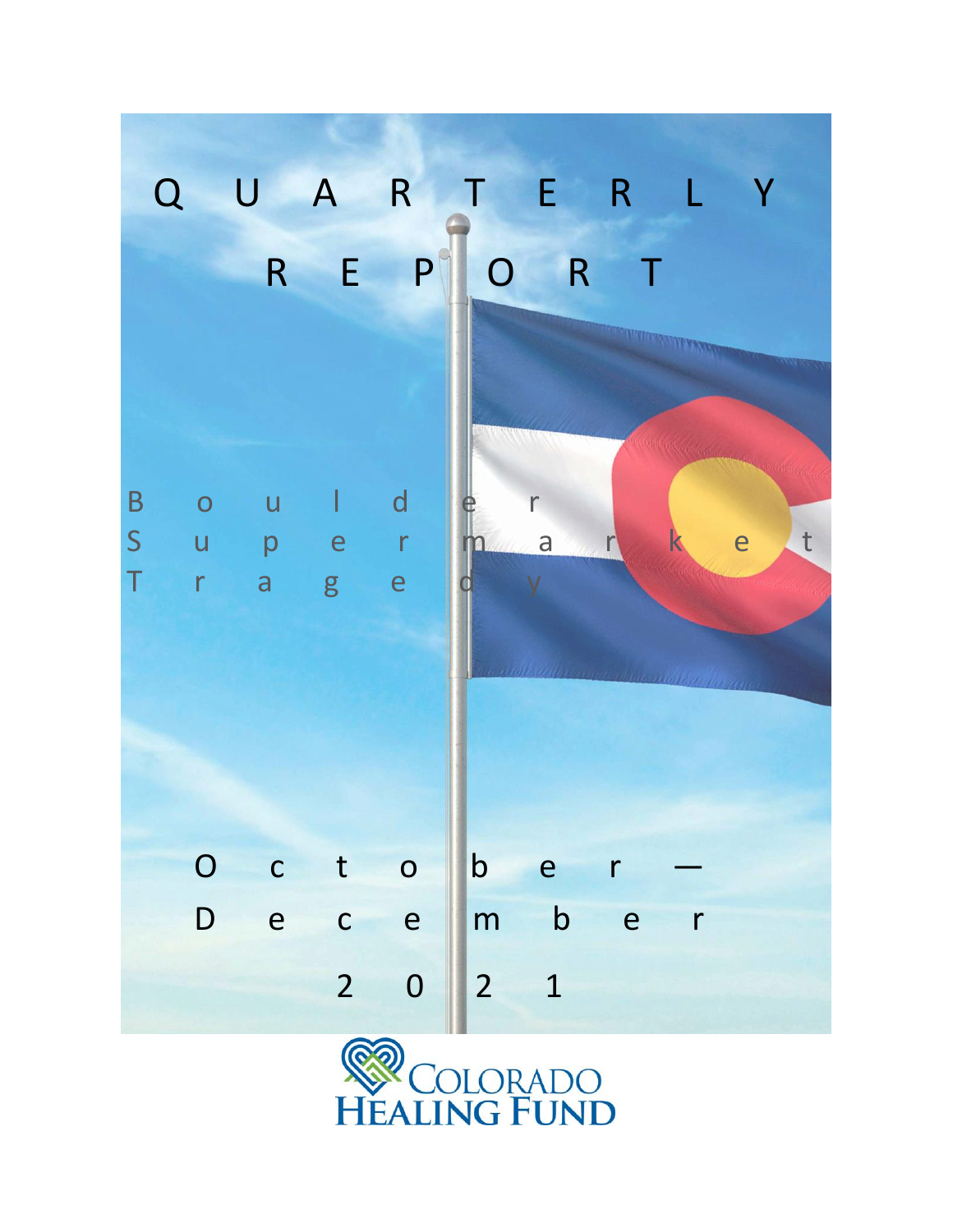

# B O A R D O F T R U S T E E S



**Ret. Major General Mike Edwards** 



**Leslie Oliver** 



**Cynthia H Coffman** 



**Steven R Siegel** 



**Frank DeAngelis** 



**José Esquibel** 



**Bernie Buescher** 



**Alyssa Carrier** 



**Donna Lynne** 



**Kevin Engoian** 



**Dr. Tony Frank**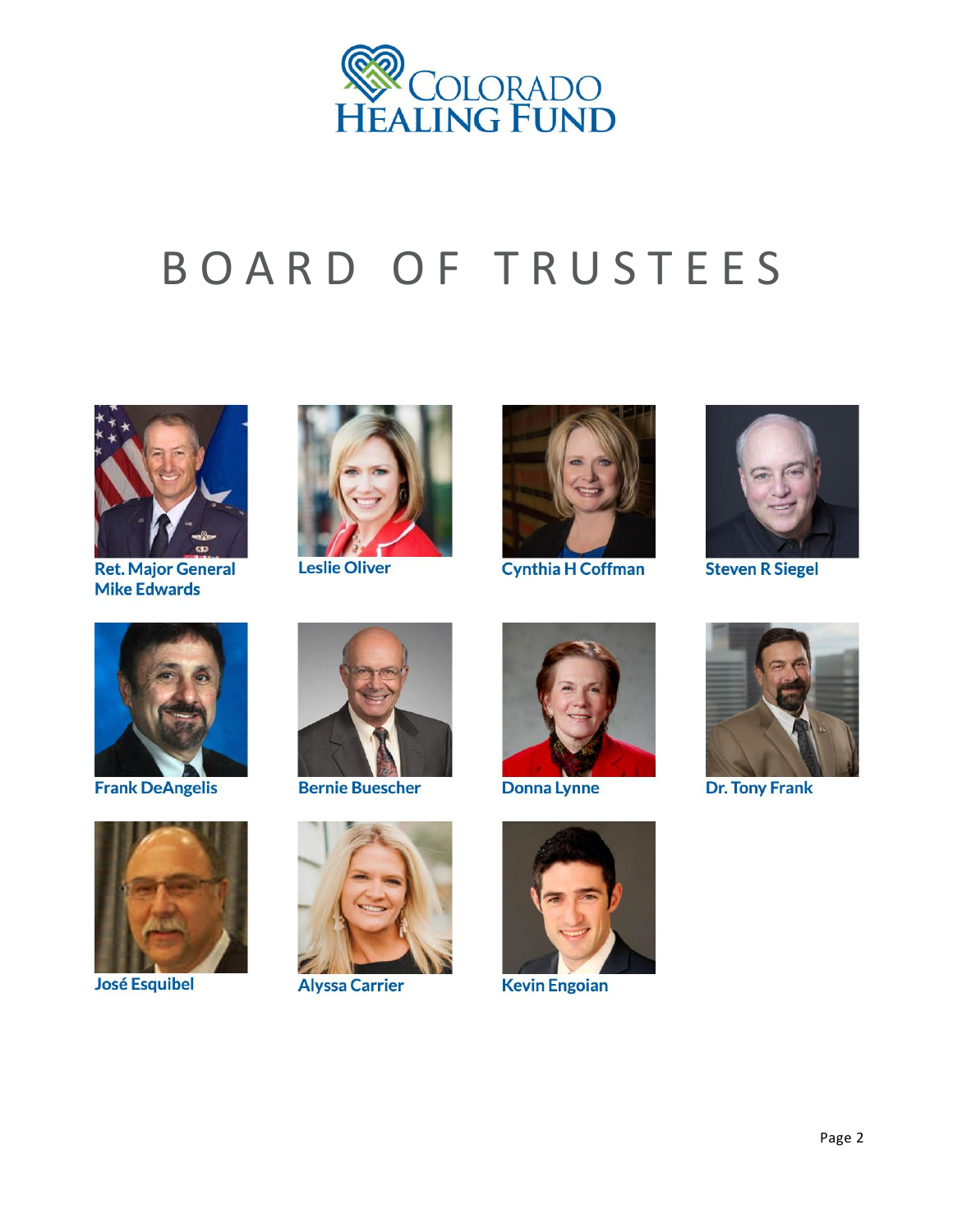



### M E S S A G E F R O M T H E C O L O R A D O H E A L I N G F U N D

As we reflect on the past year, we continue to be in awe at the generosity of each individual donor, the Boulder business community, and national corporations, who gave millions of dollars to support the 400+ individuals whose lives were forever changed on March 22, 2021. This generosity has helped so many in the immediate aftermath, and will continue to support them in their journey of healing.

Since March 2021, CHF has securely collected approximately \$4,780,000 in donations. As of December 2021, approximately \$3,500,000 of that has been disbursed or pledged. Over \$2,037,000 has been distributed as direct cash disbursements to the 10 families and 28 individuals named in the criminal case. \$503,000 has paid for travel and lodging, moving costs, medical bills, rideshare, and basic needs for individuals who were directly impacted by this tragedy, including the families. Up to \$959,100 has been pledged to the Boulder Strong Resource Center, who have provided the critical healing support services, including therapy, massage, acupuncture, and acting as a hub for those impacted.

Lastly, CHF continues to diligently review and revise long-term disbursement plans in order to provide for long-term support, utilizing the insight and knowledge from partners on the ground including the Boulder Police Department, District Attorney's Office, and the Colorado Organization for Victim Assistance (COVA).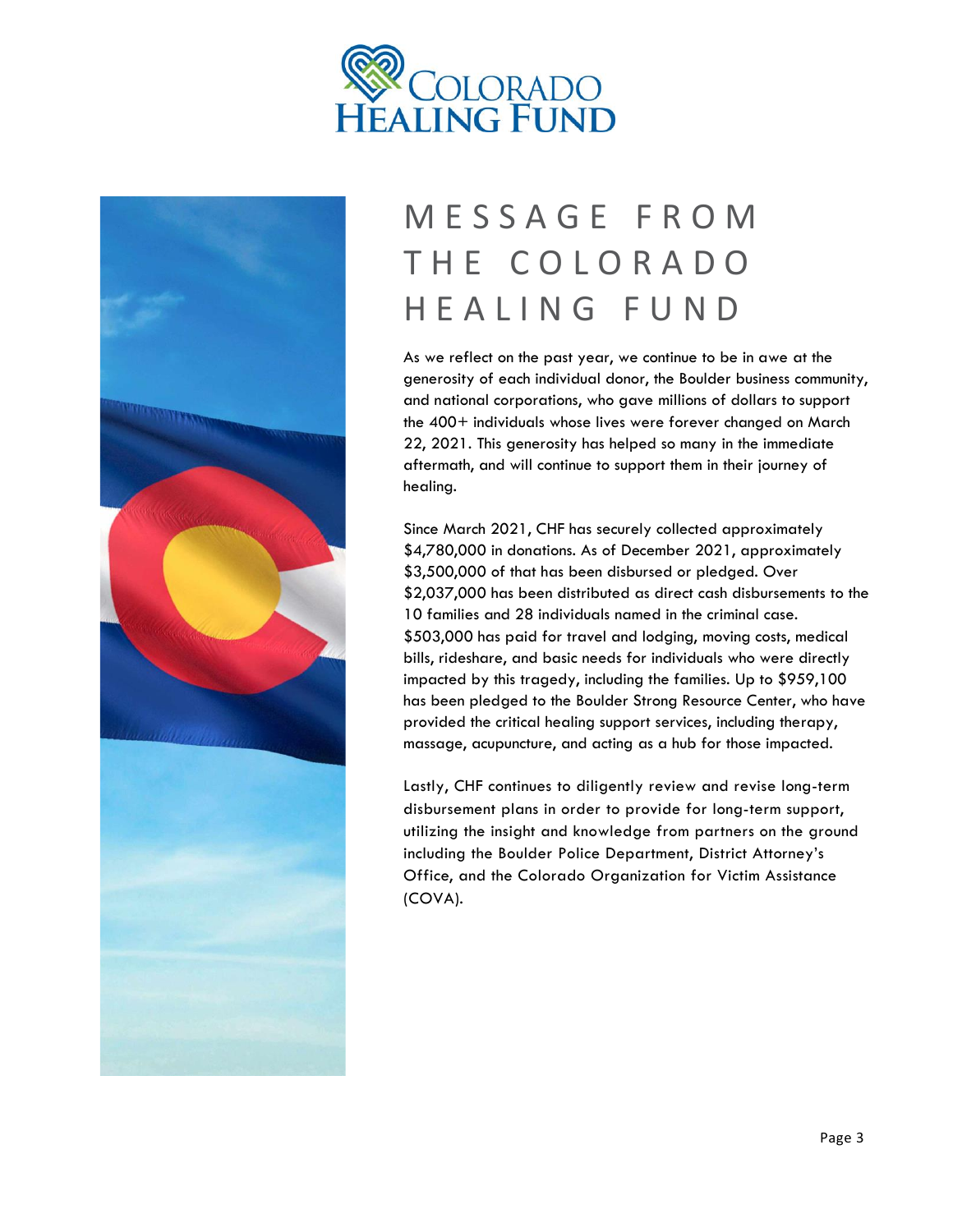

### A C T I V A T I O N O V E R V I E W

On March 22, 2021, the Colorado Healing Fund (CHF) activated in response to the mass shooting that occurred at the Table Mesa King Soopers in Boulder, Colorado, also known as the Boulder Supermarket Tragedy. The CHF, in accordance with its mission and guiding protocols, determined the Boulder Supermarket Tragedy fit within the criteria for activation and made this decision public following the press conference held by the Boulder Police Department.

Criteria the CHF Board of Trustees takes into consideration when deciding to activate are the nature and scale of the event, the number of murdered and injured individuals, those directly witnessing or affected by the violent act, the likelihood of adverse community impact, and the potential for exhaustion of currently

available resources. Once activated, the CHF officially provides a secure location for the public to donate, while making funds from its general victims fund immediately available to fill gaps in resources. General Protocols are detailed in the Reports section of the CHF website: www.coloradohealingfund.org.

#### ABOUT

The Colorado Healing Fund is a 501(c)(3) non-profit organization. It was founded in 2018 by a group of victim advocates and community leaders to establish a secure way for the public to contribute to victims of mass casualty crimes due to violence, also known as mass tragedies, in Colorado. Initial funding was provided by the Colorado Attorney General's Office. Donations are tax-deductible.

#### **MISSION**

CHF's mission is to assist local communities with the financial, emotional and physical needs of victims of mass tragedies that occur in the state of Colorado. The Colorado Healing Fund will serve as the single point in Colorado for the collection of public donations in the aftermath of a mass tragedy and in conjunction with community partners the Colorado Healing Fund will coordinate the disbursement of funds to victims.

#### VALUES

**COMPASSION** Provide immediate and long-term assistance and support to victims who experience mass tragedy in Colorado.

**SECURITY** The Fund creates a safe and effective way for the public to make monetary donations to help victims of mass tragedy in Colorado.

**TRANSPARENCY** Deliver information about the funds used to assist victims of mass tragedy in Colorado in a timely manner with respect to the victim's privacy.

**PARTNERSHIP** Collaborate with community stakeholders who are essential in collecting funds for victims in the aftermath of a tragedy.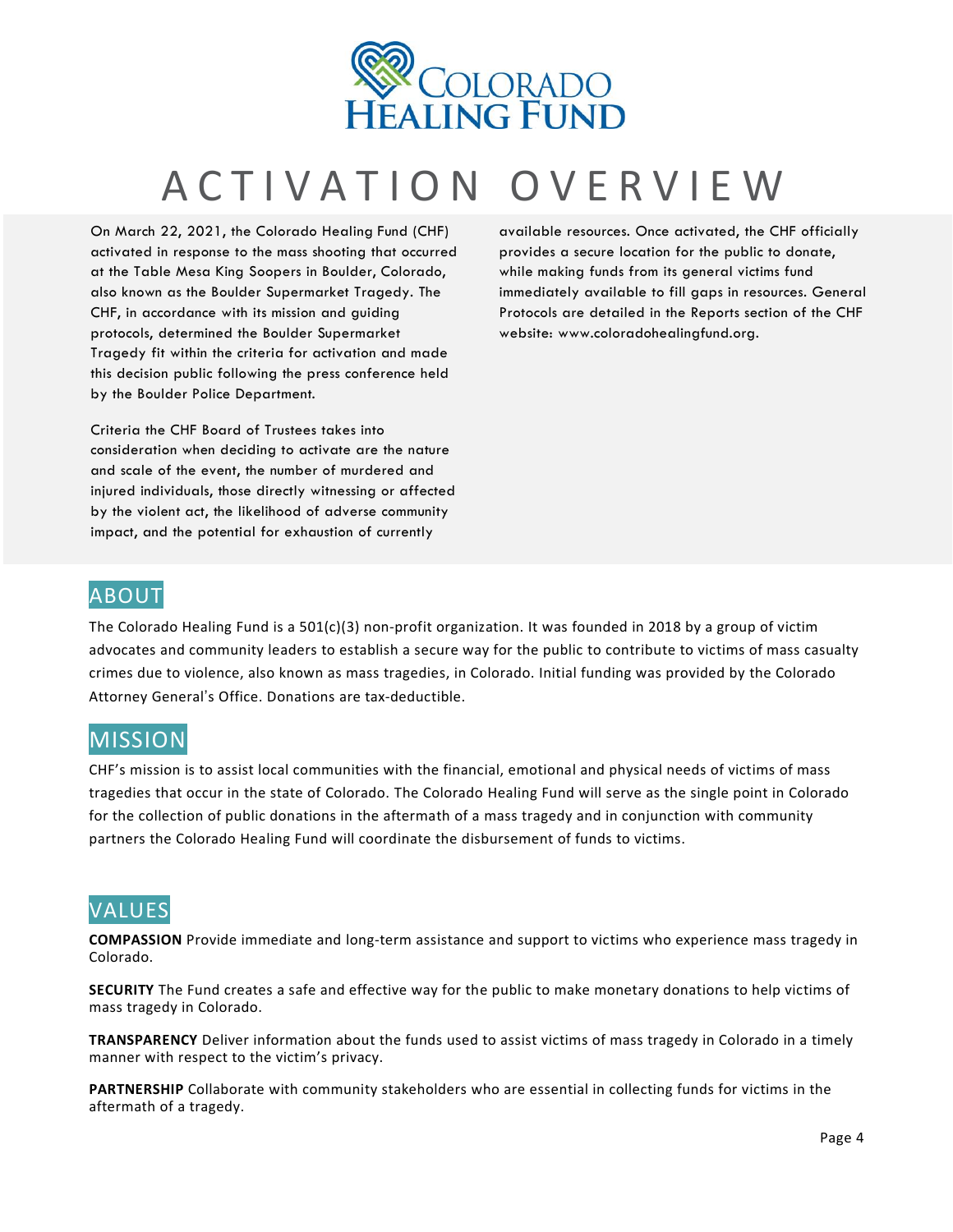

## QUARTERLY SUMMARY

This report covers the CHF activities from October 1, 2021, through December 31, 2021. During this time, the response continued to address needs of the families of deceased victims, survivors, and those directly impacted, as determined by the victim advocates working with them. These numbers have not been audited and quarterly fluctuations in totals reflect donor developments or changes.

#### VICTIMS, FAMILIES, AND SURVIVOR SUPPORT

\$ 2,543,000 disbursed to Colorado Organization for Victim Assistance (COVA) for distribution and up to \$959,100 pledged to the Boulder Strong Resource Center.

\$ 2,037,000 in cash disbursements have been distributed to the 10 families and the 28 named individuals in the criminal complaint.

\$ 503,000 disbursed to COVA to cover immediate needs for anyone directly impacted by the BST, including travel for memorials.

Eight (8) total disbursements to COVA from 3/24/2021 - 12/31/2021. One (1) pledge to Boulder Strong Resource Center.

### FUND ACTIVITY

| PERIOD SUMMARY                       | OCT-DEC<br>2021 | TOTAL TO<br>DATE |
|--------------------------------------|-----------------|------------------|
| Donations Received (Cash In)         | \$28,000        | \$4,784,000      |
| Disbursements/Pledged Disbursements  | \$920,000       | \$3,494,100      |
| Administrative Fee (5% of donations) | \$1,400         | \$221,000        |
| Remaining Funds for Disbursement     |                 | \$1,068,900      |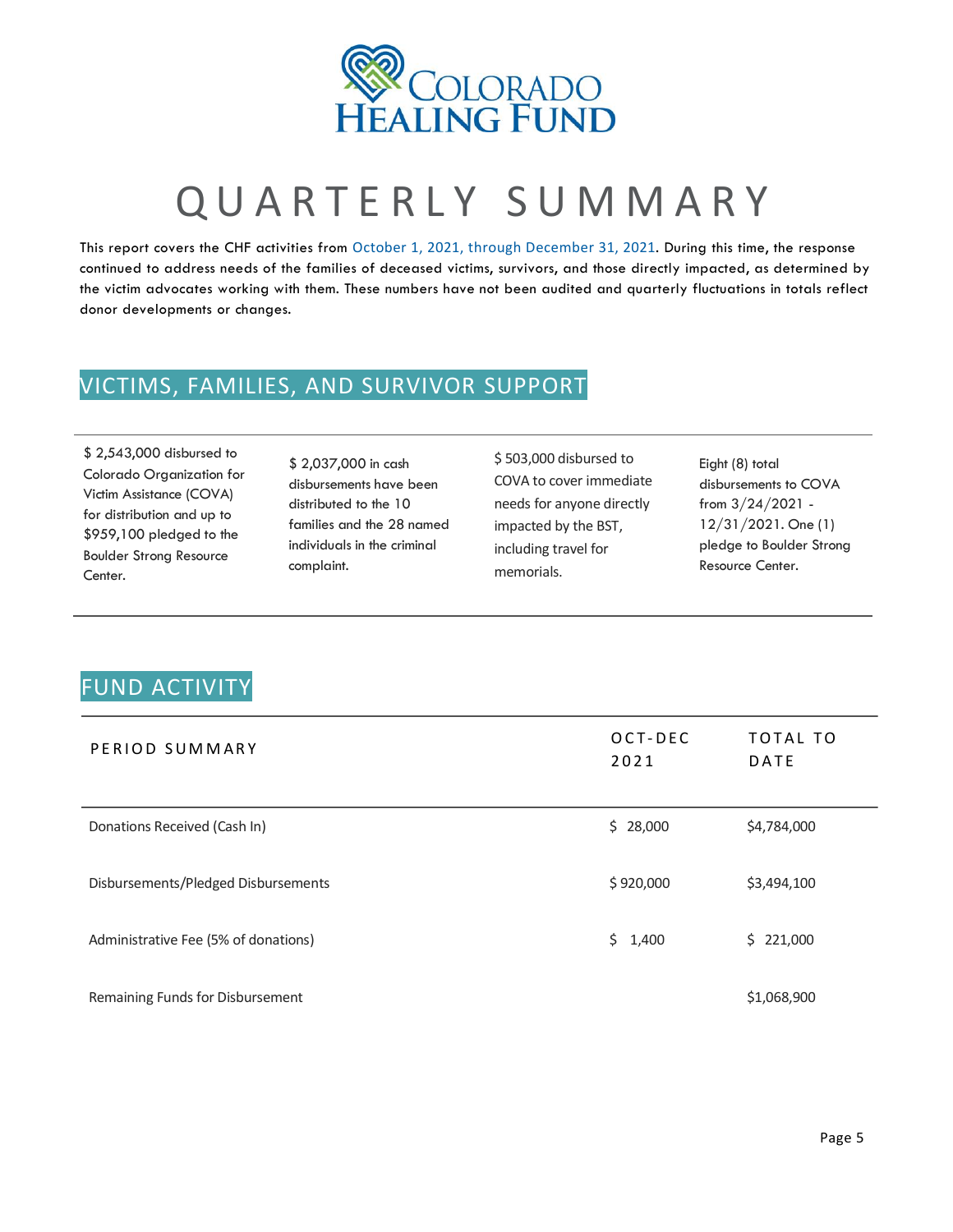

### QUARTERLY DETAILS

### DONOR CONTRIBUTIONS DESCRIPTIONS

CHF thanks each individual and group for their generosity in giving since March 2021. CHF would like to thank the generosity of the dozens of corporations, foundations, and small business that donated as well, including, but not limited to:

- ‣ 7-Eleven
- ‣ Altra Running x Jack Rabbit x Boulder Running Company
- ‣ AT&T
- ‣ Blackrock Coffee Bar
- ‣ Bobo's Baked Goods
- **Crocs**
- ‣ The Denver Broncos
- ‣ Instacart
- ‣ The John Legere Family Foundation
- ‣ JP Morgan Chase
- ‣ Justin's Brand
- ‣ Kroenke Sports & Entertainment
- ‣ Kroger Zero Waste Foundation
- ‣ Noodles & Company
- ‣ The Melting Pot
- ‣ Molson Coors Beverage Company
- **SunCor Energy**
- ‣ Snarf's Sandwhiches
- ‣ Swire Coca-Cola
- ‣ Synergy Family Foundation
- **EXECUTE:** Thrivent Choice
- ‣ Wells Fargo
- ‣ Whole Foods Marketplace
- ‣ VF Corporation
- ‣ Yasso Frozen Greek Yogurt

- ๏ 6/24/21: Pledged up to \$959,100 to support the Boulder Strong Resource Center for five mental health staff positions from July – Dec 2021, and provide ongoing support for holistic therapeutic programs not covered by federal grants (i.e. massage, acupuncture, yoga.) It is anticipated that the Resource Center use would increase as the criminal proceedings continue, however, if any funds pledged are not utilized, CHF will redistribute them to support the victims in other ways.
- ๏ 12/15/2021: CHF disbursed \$920,000 to COVA for direct cash distributions to the 10 victims' families and 28 individuals named in the criminal complaint.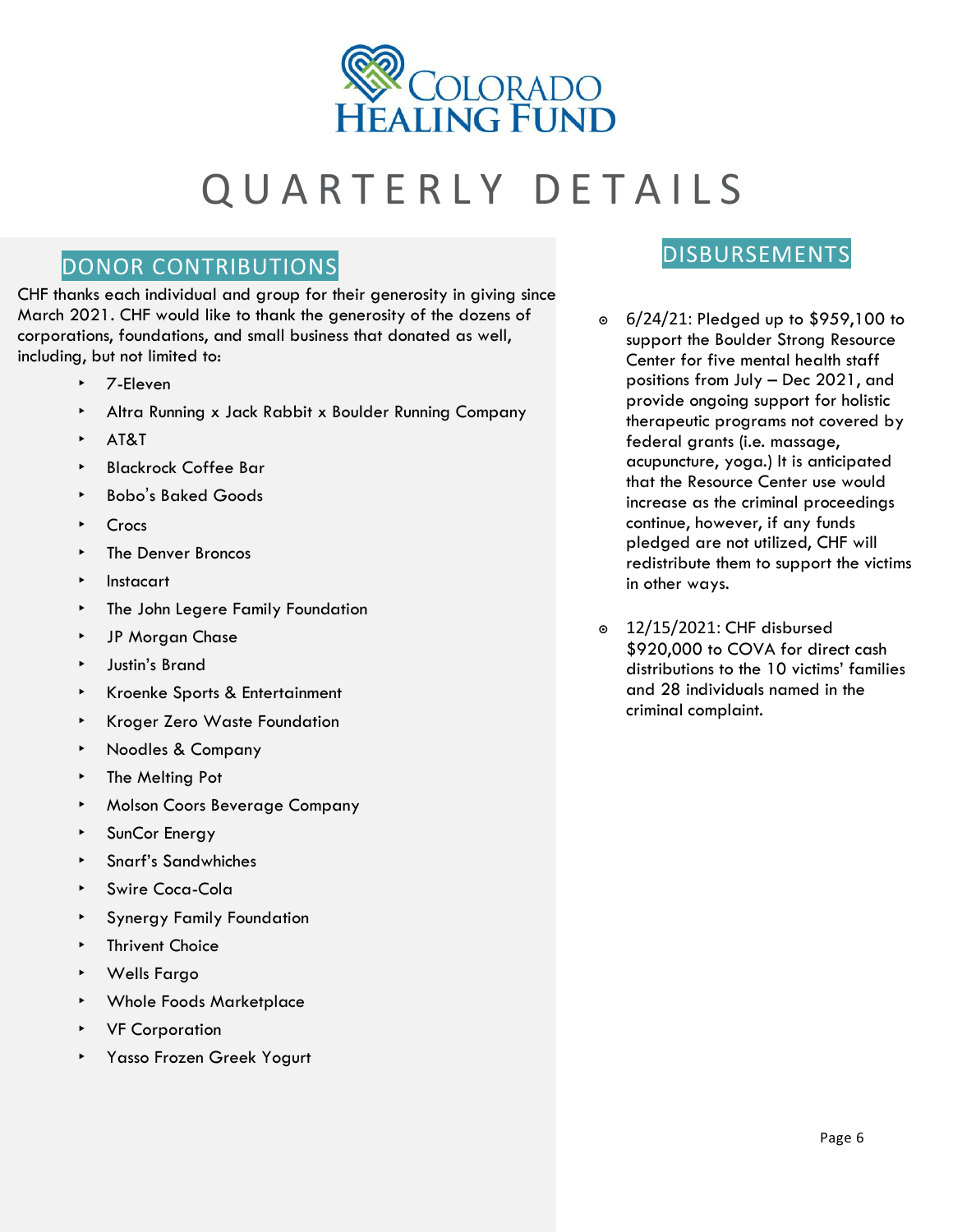

### D I S B U R S E M E N T P L A N S

The Colorado Healing Fund will make an additional distribution of funds prior to March 22, 2022, the oneyear remembrance of the Boulder Supermarket Tragedy. The board also will retain a smaller portion of all donated funds to address mid and long-term needs. These plans have been developed in the months since the Boulder Supermarket Tragedy and reflect lessons learned from multiple past incidents.

CHF was established to offer support and funding during a criminal case and beyond. Birthdays and holidays, as well as three and six-year observances, are known to be triggering events for families of the deceased and survivors of mass violence. The organization will continue to monitor needs and respond in accordance with its mission until all funds have been appropriately disbursed.